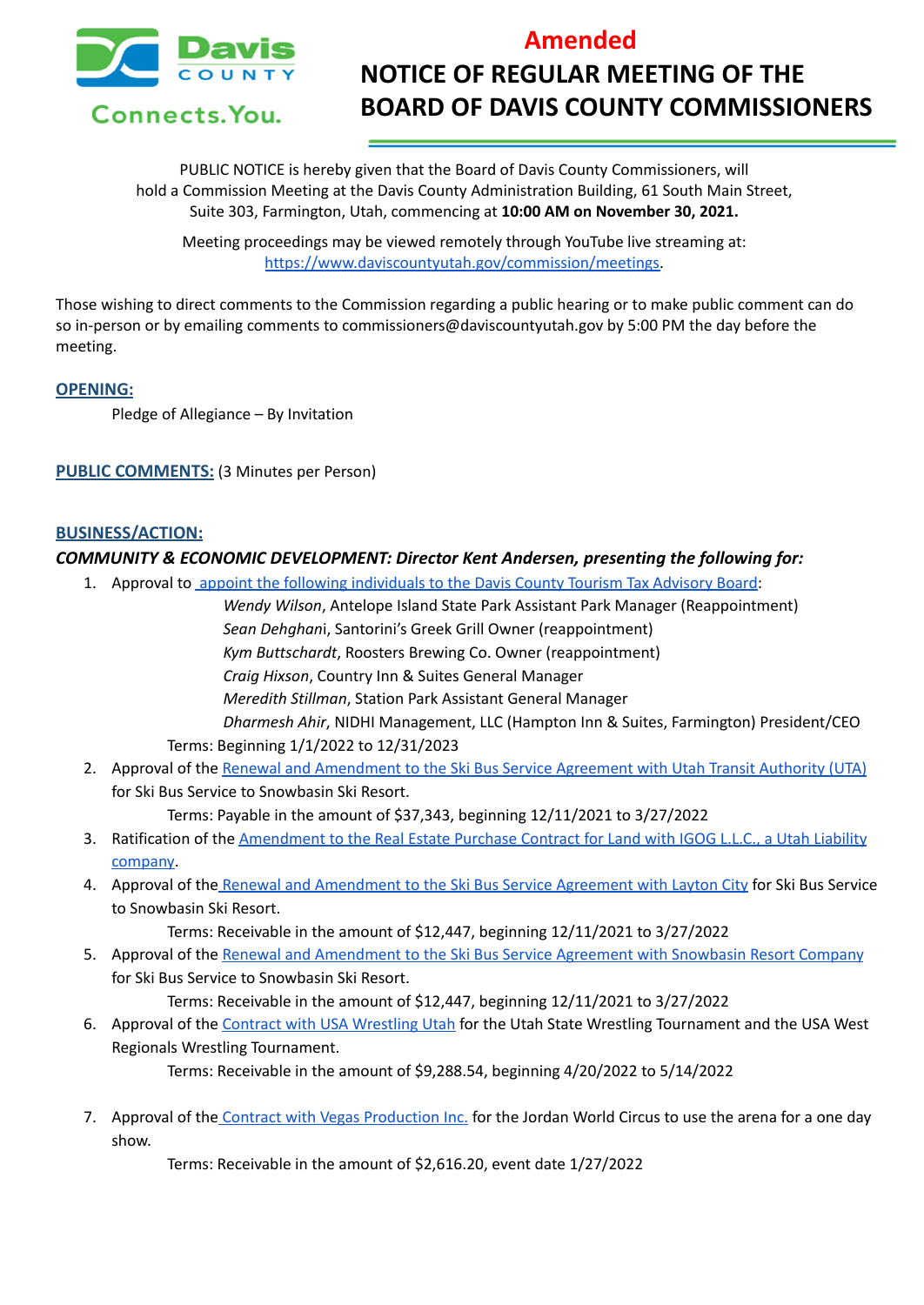# *FACILITIES: Director Lane Rose, presenting the following for:*

8. Approval of the Contract with Eagle [Environmental,](https://drive.google.com/file/d/1BiyvF4vrRUkLlMTS1GEI8qbULZsX7Isr/view?usp=sharing) Inc. to provide abatement of additional asbestos containing material on the 2nd floor ceiling of the Memorial Courthouse. Terms: Payable in the amount of \$23,326, beginning 11/30/2021 to 12/31/2021

#### *GOLF COURSE: Facilities Director Lane Rose, presenting the following for:*

9. Approval of the Contract with Modern Out West, PLLC for architectural design service of the Davis Park Golf Course driving range renovation.

Terms: Payable in the amount of \$48,200, beginning 11/30/2021 to 12/31/2021

# *HUMAN RESOURCES: Risk Management Analyst Terri Devries, presenting the following for:*

10. Approval of the Contract with Moreton & [Company](https://drive.google.com/file/d/1C3Fl_0pds6pPIqN2shtJ3Ut7PfgUQcps/view?usp=sharing) for the 2022 renewal of Workers' Compensation Insurance. Terms: Payable in the amount of \$454,240 (over 10 installments), beginning 1/1/2022 to 1/1/2023

# *INFORMATION SYSTEMS: Director Mark Langston, presenting the following for:*

- 11. Approval of the Contract with [Structure](https://drive.google.com/file/d/1YoBLcHTtCvWOYDJP1JlBgLppQQ_g_nMM/view?usp=sharing) Works for security cameras in the Treasurer's Office. Terms: Payable in the amount of \$3,569.11, beginning 11/30/2021 to 11/30/2022
- 12. Approval of the Contract with Marshall [Industries,](https://drive.google.com/file/d/16Q7BIcXbioUmDEuMMXtJWGTHQh-wglMn/view?usp=sharing) Inc. for Audio/Video for the Attorney's Conference room in the Memorial Courthouse.

Terms: Payable in the amount of \$4,679.46, beginning 11/30/2021 to 11/30/2022

13. Approval of the [Contract](https://drive.google.com/file/d/1vtSFcCBXubtGL3ApwnIev0S87sw5hmx_/view?usp=sharing) with Tech Connect for UPS system preventative/emergency maintenance. Terms: Payable in the amount of \$10,200, beginning 11/30/2021 to 11/30/2024

#### *SHERIFF'S OFFICE: Chief Deputy Susan Poulsen, presenting the following for:*

- 14. Approval of the Training Reimbursement Agreement with TJ Peterson for Law Enforcement Officer Training. Terms: Payable in the amount of \$16,130
- 15. Approval of the Training Reimbursement Agreement with Dylan Kenneth Campbell for Special Functions and Basic Corrections Training.

Terms: Payable in the amount of \$13,560

16. Approval of the Training Reimbursement Agreement with Cristiano Ruy for Special Functions and Law Enforcement Officer Training.

Terms: Payable in the amount of \$21,696

#### **CONSENT ITEMS:**

A. Work Session Minutes: [October](https://drive.google.com/file/d/1udsB9k4PoOv52MaGKBFv5n3kVNdDw7eU/view?usp=sharing) 26, 2021, [November](https://drive.google.com/file/d/1oCDQ5glNou79q3WJUZ5rLiK5MwKlZrTh/view?usp=sharing) 09, 2021, and [November](https://drive.google.com/file/d/1uVVBzzk3VZJltirMqUB2ChgXkKrFqIKR/view?usp=sharing) 16, 2021

# **BOARD OF EQUALIZATION**

- 1. Opening
- 2. *Clerk/Auditor Curtis Koch, presents:* Property Tax Register 11/30/2021
- 3. Adjournment